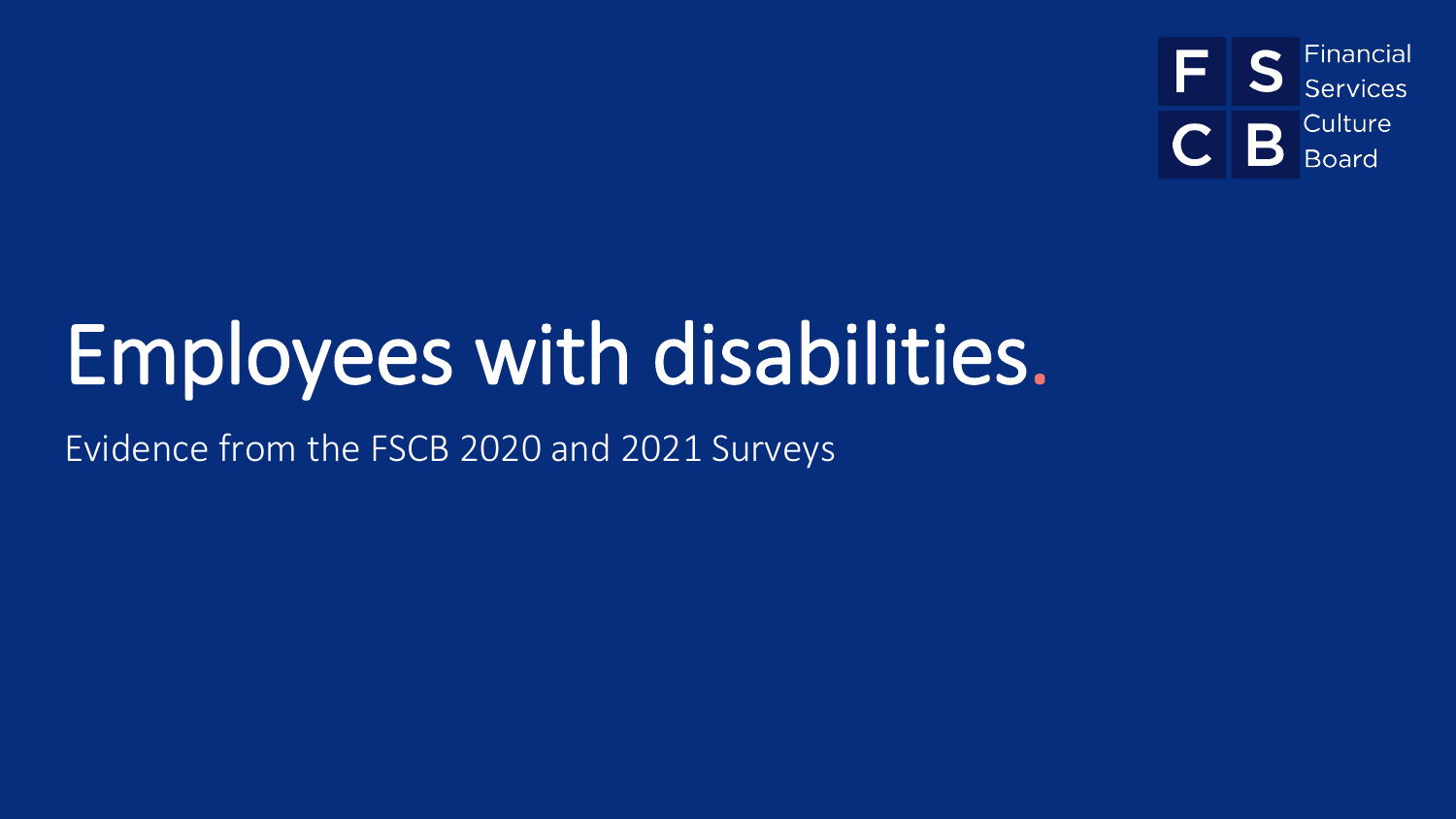## **FSCB 2020 Survey – Respondents with disabilities**







7.7% of our respondent population aligned to our definition of "disabled"

9.2% of our female respondents were disabled



6% of our male respondents were disabled



Of our 5540 disabled respondents from the *FSCB Survey 2020*, 60% were female, 34% were male

According to the *2019 UK government report* on disabled working age population, 56% were female, 44% were male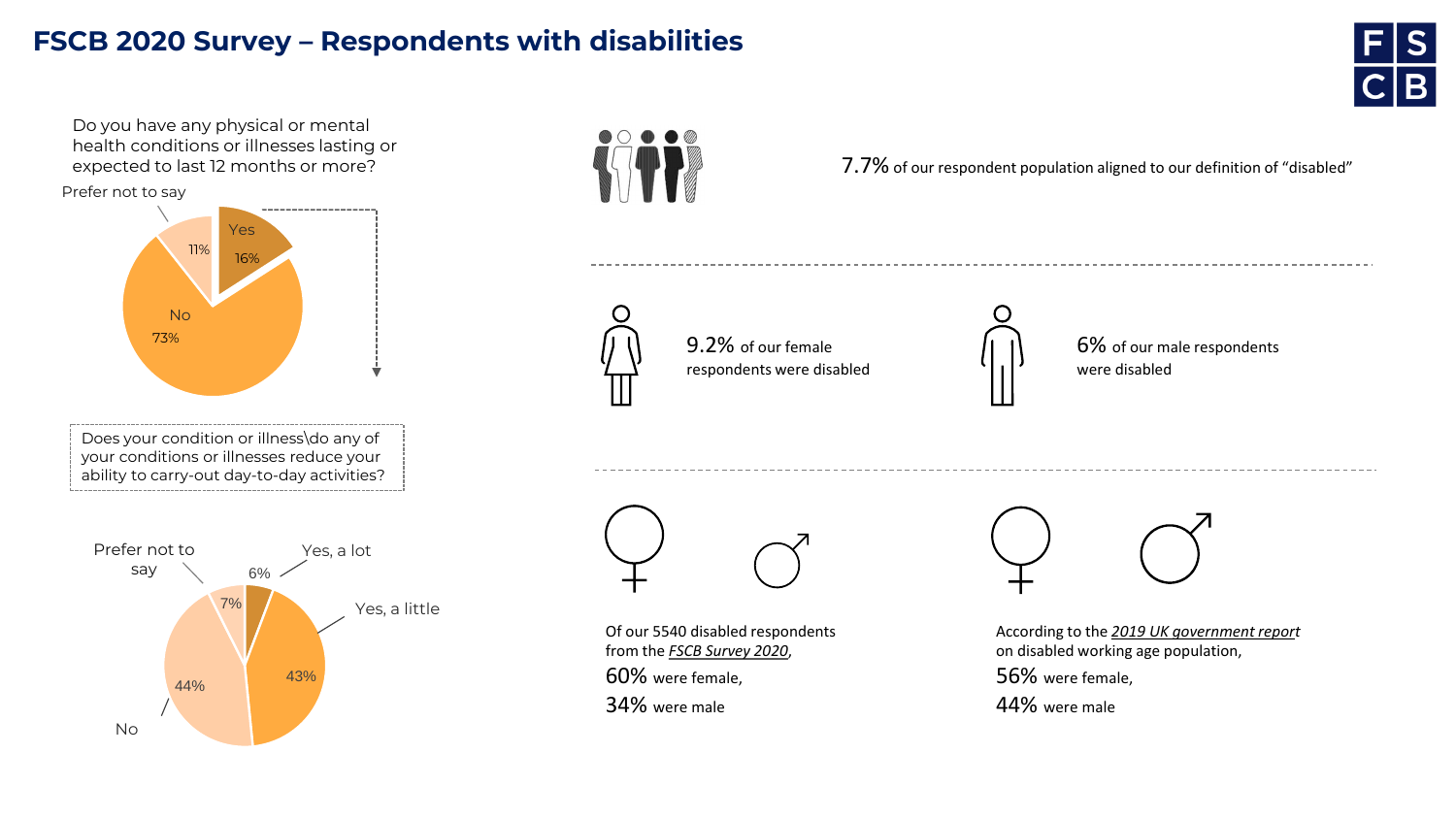### **FSCB 2020 Survey – Demographics by disability**







15% of disabled respondents are line managers compared to 28% of non-disabled respondents

Respondents with disability

Respondents without  $\mathbb{R}^n$ disability



Senior managers regime & certification regime

1.1% of disabled respondents are under the senior managers regime, and 2.9% under the certification regime, compared to 2.3% and 5.6% respectively of non-disabled respondents

- Respondents with **The Company** disability
- Respondents without **Contract** disability



Customer facing

46% of disabled respondents are in customer-facing roles compared to 40% of non-disabled respondents.



13.9%

Part Time Work

20.4% of our disabled respondents work part time compared to 13.9% of nondisabled respondents.

20.4%

- Respondents with disability
- Respondents without disability
- Respondents with disability
- Respondents without disability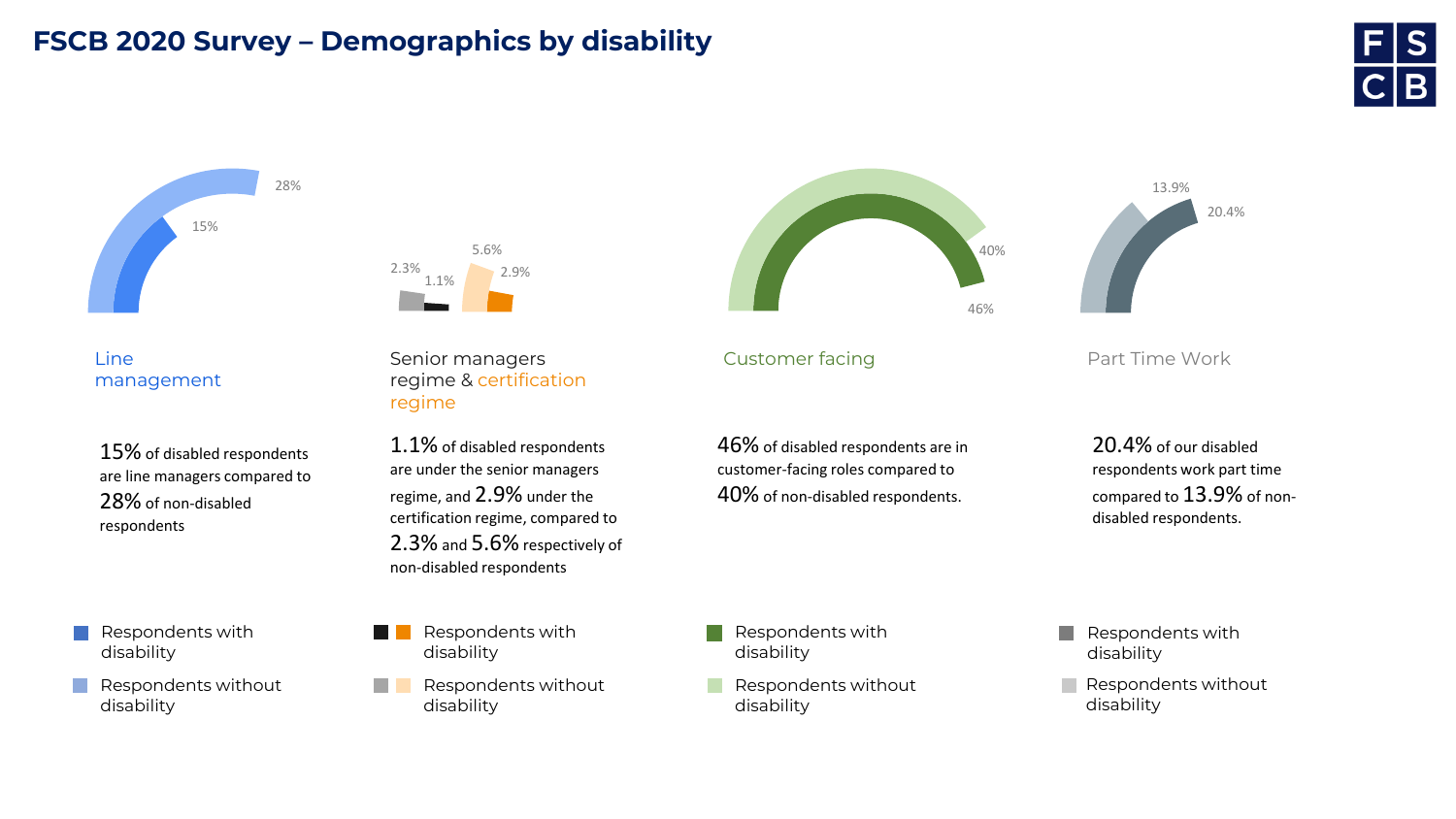## **FSCB 2020 Survey – regression analysis**





| Base                                                    | Variable                                                                                                                    | Honesty                                   | Respect                                                                     | <b>Openness</b> | Accountability | <b>Competence Reliability</b>        | Resilience | Responsiveness | <b>PURICA</b><br>purpose |
|---------------------------------------------------------|-----------------------------------------------------------------------------------------------------------------------------|-------------------------------------------|-----------------------------------------------------------------------------|-----------------|----------------|--------------------------------------|------------|----------------|--------------------------|
| Male                                                    | Female                                                                                                                      |                                           |                                                                             |                 |                |                                      |            |                |                          |
| Retail                                                  | <b>Commercial Banking</b>                                                                                                   |                                           |                                                                             |                 |                |                                      |            |                |                          |
|                                                         | <b>Investment Banking</b>                                                                                                   |                                           |                                                                             |                 |                |                                      |            |                |                          |
|                                                         | <b>Functions</b>                                                                                                            |                                           |                                                                             |                 |                |                                      |            |                |                          |
| Tenure 3 years to $<$ 7 years                           | Tenure < 1 year                                                                                                             |                                           |                                                                             |                 |                |                                      |            |                |                          |
|                                                         | Tenure 1 year to < 3 years                                                                                                  |                                           |                                                                             |                 |                |                                      |            |                |                          |
|                                                         | Tenure 7 years to < 15 years                                                                                                |                                           |                                                                             |                 |                |                                      |            |                |                          |
|                                                         | Tenure 15 years or more                                                                                                     |                                           |                                                                             |                 |                |                                      |            |                |                          |
| Not a line manager                                      | Line manager                                                                                                                |                                           |                                                                             |                 |                |                                      |            |                |                          |
| Not subject to SMR or CR                                | Subject to SMR                                                                                                              |                                           |                                                                             |                 |                |                                      |            |                |                          |
|                                                         | Subject to CR                                                                                                               |                                           |                                                                             |                 |                |                                      |            |                |                          |
| Not customer/client facing                              | <b>Customer/client facing</b>                                                                                               |                                           |                                                                             |                 |                |                                      |            |                |                          |
|                                                         | No disability / health condition that affects daily activities  Disability / health condition that affects daily activities | $\bullet$<br>$\bullet\hspace{1ex}\bullet$ | $\bullet$<br>$\bullet\hspace{10pt}\bullet\hspace{10pt}\bullet\hspace{10pt}$ | $\bullet$<br>-0 | .<br>$\bullet$ | $\bullet\bullet\bullet$<br>$\bullet$ |            | . <b>.</b>     |                          |
| Parental qualifications below degree level              | Parental qualifications degree level or above                                                                               |                                           |                                                                             |                 |                |                                      |            |                |                          |
| Worked from home during UK lockdown from mid-March 2020 | On-site at a work location                                                                                                  |                                           |                                                                             |                 |                |                                      |            |                |                          |
|                                                         | Split working time between home and a work location                                                                         |                                           |                                                                             |                 |                |                                      |            |                |                          |
|                                                         | Arab / Arab British                                                                                                         |                                           |                                                                             |                 |                |                                      |            |                |                          |
|                                                         | Asian / Asian British                                                                                                       |                                           |                                                                             |                 |                |                                      |            |                |                          |
| <b>White British</b>                                    | <b>Black / Black British</b>                                                                                                |                                           |                                                                             |                 |                |                                      |            |                |                          |
|                                                         | Mixed / Multiple ethnic group                                                                                               |                                           |                                                                             |                 |                |                                      |            |                |                          |
|                                                         | All other White ethnic groups                                                                                               |                                           |                                                                             |                 |                |                                      |            |                |                          |
| Permanent full-time                                     | <b>Permanent part-time</b>                                                                                                  |                                           |                                                                             |                 |                |                                      |            |                |                          |
|                                                         | Fixed term contractor                                                                                                       |                                           |                                                                             |                 |                |                                      |            |                |                          |
|                                                         | North West                                                                                                                  |                                           |                                                                             |                 |                |                                      |            |                |                          |
|                                                         | <b>North East</b>                                                                                                           |                                           |                                                                             |                 |                |                                      |            |                |                          |
|                                                         | Yorkshire and the Humber                                                                                                    |                                           |                                                                             |                 |                |                                      |            |                |                          |
|                                                         | <b>East Midlands</b>                                                                                                        |                                           |                                                                             |                 |                |                                      |            |                |                          |
|                                                         | <b>West Midlands</b>                                                                                                        |                                           |                                                                             |                 |                |                                      |            |                |                          |
| London                                                  | East of England (East Anglia)                                                                                               |                                           |                                                                             |                 |                |                                      |            |                |                          |
|                                                         | South East (excluding London)                                                                                               |                                           |                                                                             |                 |                |                                      |            |                |                          |
|                                                         | South West                                                                                                                  |                                           |                                                                             |                 |                |                                      |            |                |                          |
|                                                         | Scotland                                                                                                                    |                                           |                                                                             |                 |                |                                      |            |                |                          |
|                                                         | Northern Ireland                                                                                                            |                                           |                                                                             |                 |                |                                      |            |                |                          |
|                                                         | Wales                                                                                                                       |                                           |                                                                             |                 |                |                                      |            |                |                          |
|                                                         | Channel Islands/ Isle of Man                                                                                                |                                           |                                                                             |                 |                |                                      |            |                |                          |

*Note: Firm-specific effects are controlled for but not shown here*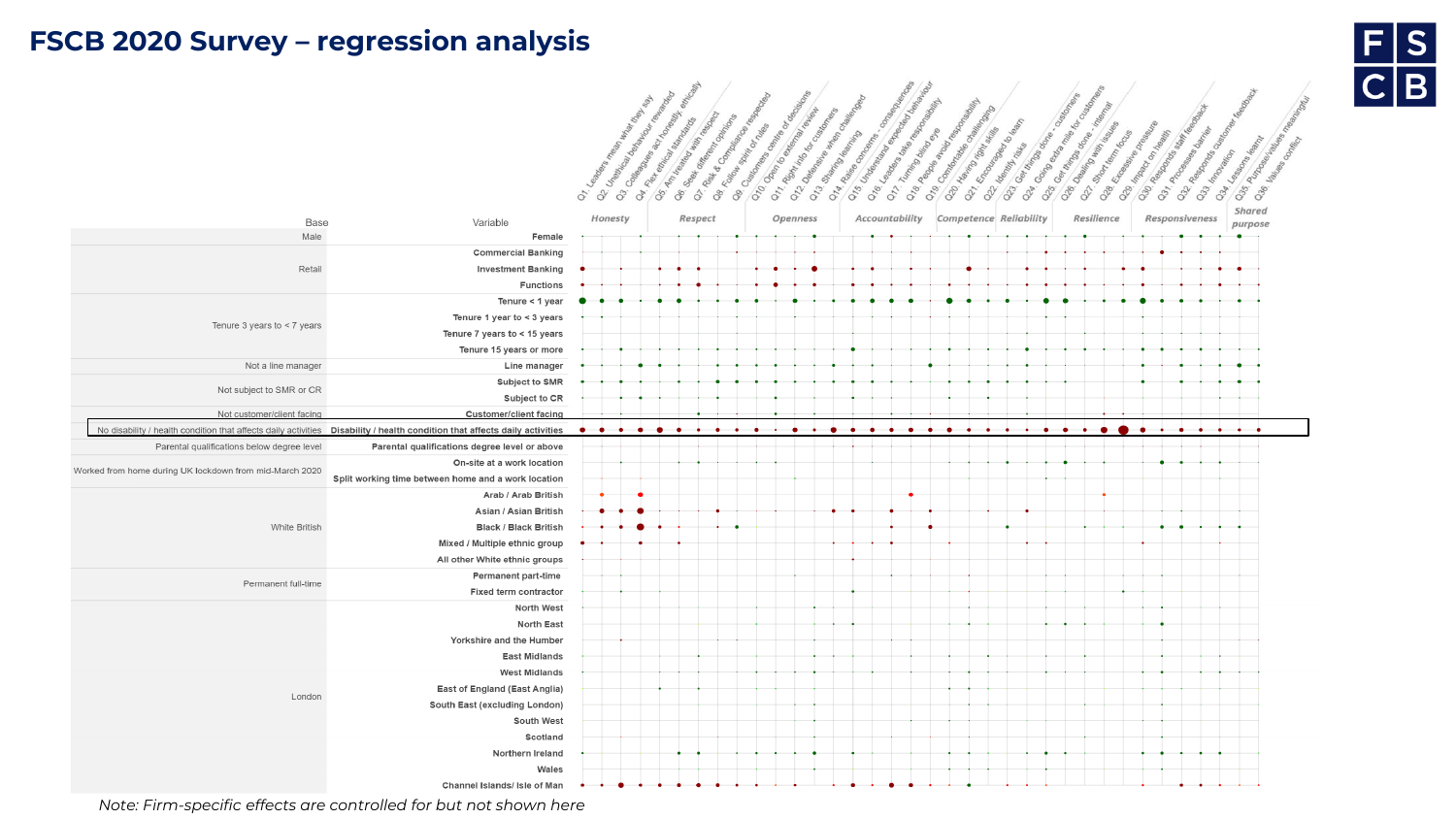### **FSCB 2020 Survey - additional questions on inclusion, by personal demographics**



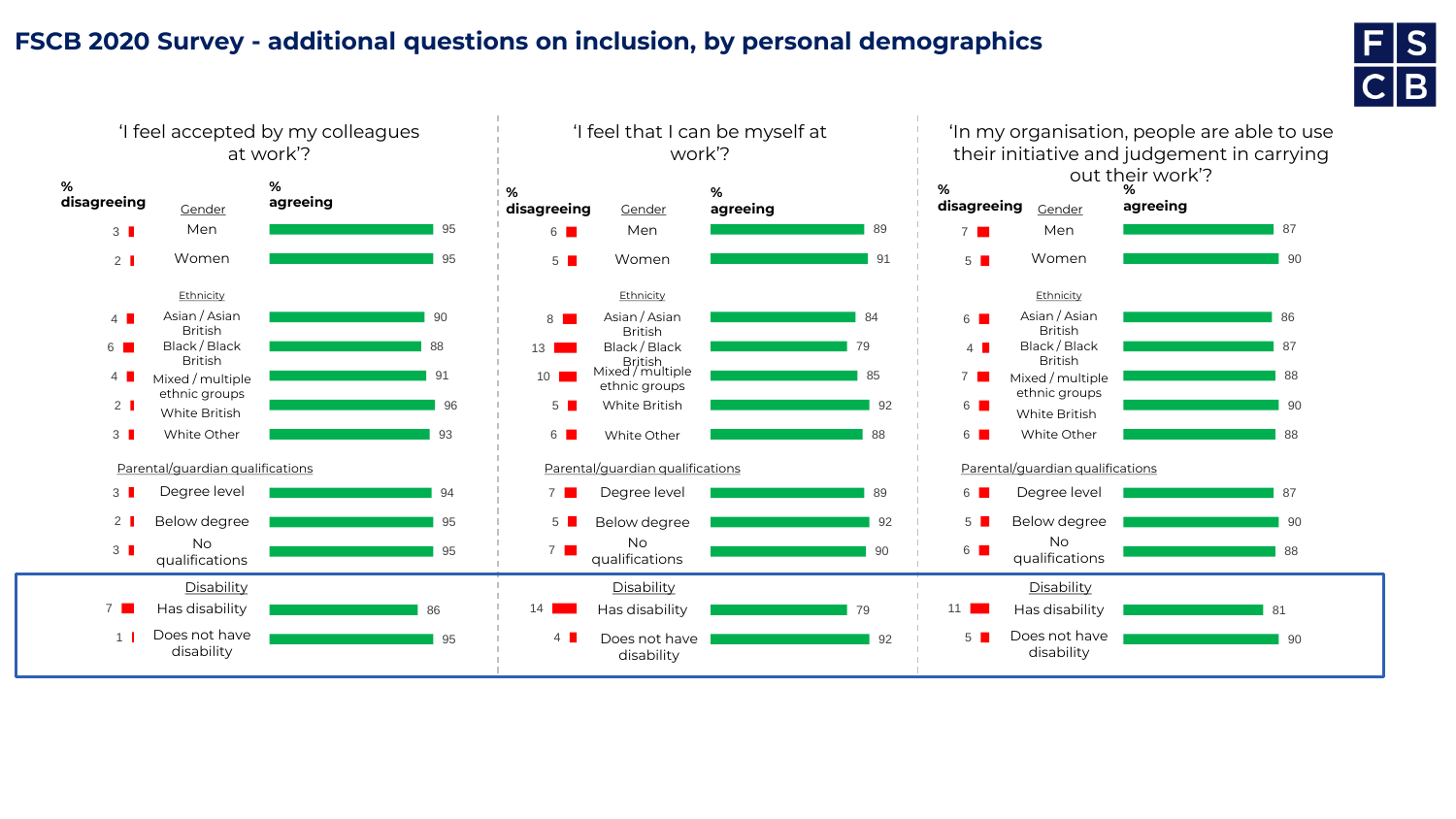#### **FSCB 2021 Survey - additional questions on inclusion**



I feel accepted by my colleagues at work.



I feel included in the informal networks that matter for my career.



I worry that the people I interact with at work may draw conclusions about my ability based on stereotypes about my identity or background.\*



I feel excluded by my colleagues at work.\*

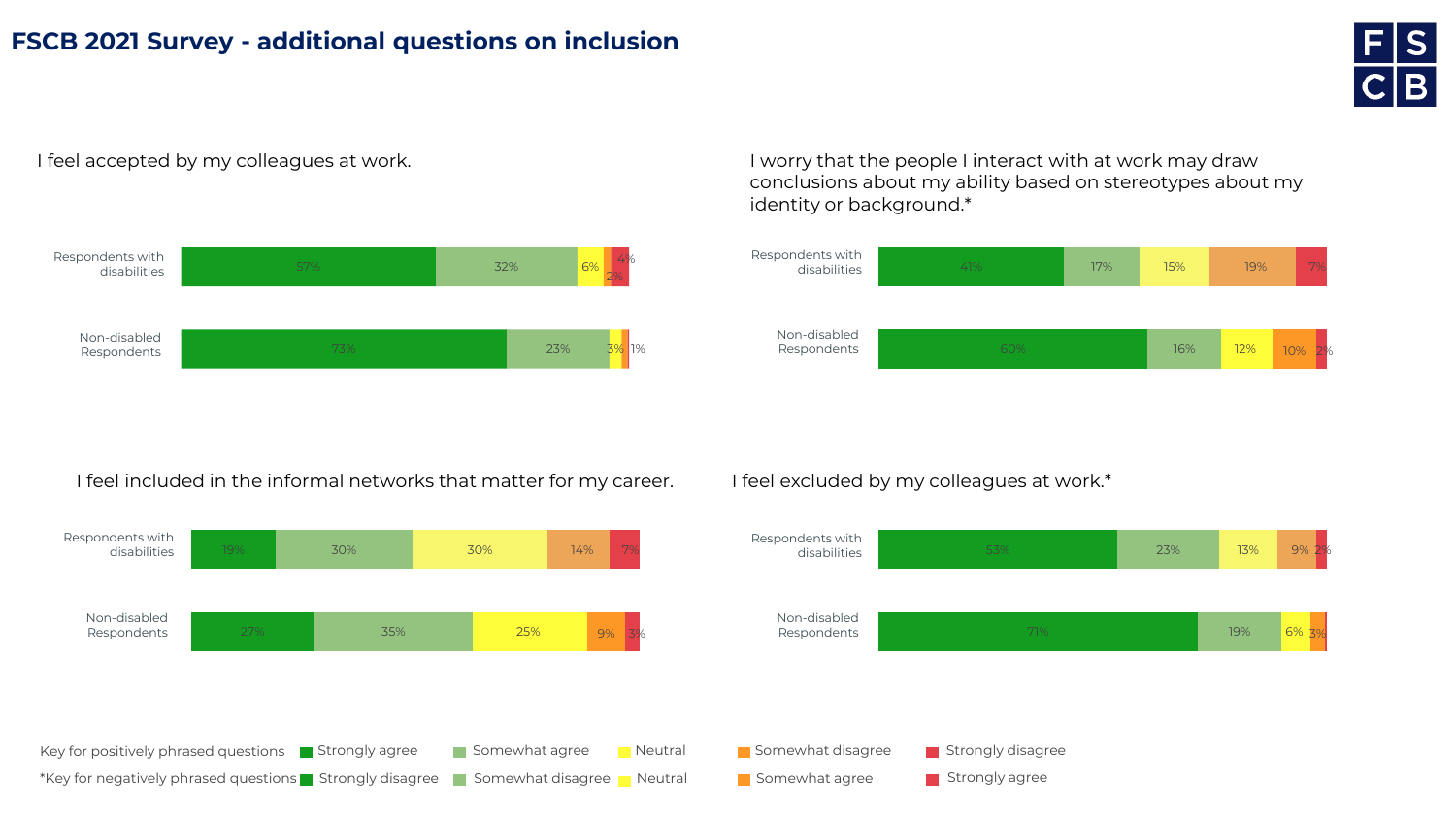#### **FSCB 2021 Survey - additional questions on inclusion - Exclusion**



In the previous question you said that you feel excluded by your colleagues at work. What contributes to these feelings of exclusion? If helpful, you can share an example from your work life (without identifying any specific individuals) that illustrates why you feel this way.

| Free-text categories                    | Б<br>Employees with a<br>disability | σ<br>Employees without<br>disability |
|-----------------------------------------|-------------------------------------|--------------------------------------|
| Existence of cliques                    | 18%                                 | 19%                                  |
| Work arrangements                       | 18%                                 | 18%                                  |
| Unfair/ prejudicial treatment           | 24%                                 | 18%                                  |
| Team decision-making and communications | 14%                                 | 19%                                  |
| Leaders' actions                        | 19%                                 | 16%                                  |
| Hostility/Bullying                      | 12%                                 | 11%                                  |
| Speaking up repercussions               | 11%                                 | 12%                                  |
| Unfairness in promotion/progression     | 16%                                 | 14%                                  |
| Siloes                                  | 2%                                  | 5%                                   |
| Diminished wellbeing                    | 11%                                 | 6%                                   |
| responses                               | 404                                 | 1,179                                |

#### I feel excluded by my colleagues at work.\*

| Respondents with<br>disabilities |     | 23% | 13% | 9%2 |  |
|----------------------------------|-----|-----|-----|-----|--|
|                                  |     |     |     |     |  |
| Non-disabled<br>Respondents      | 71% |     | 19% |     |  |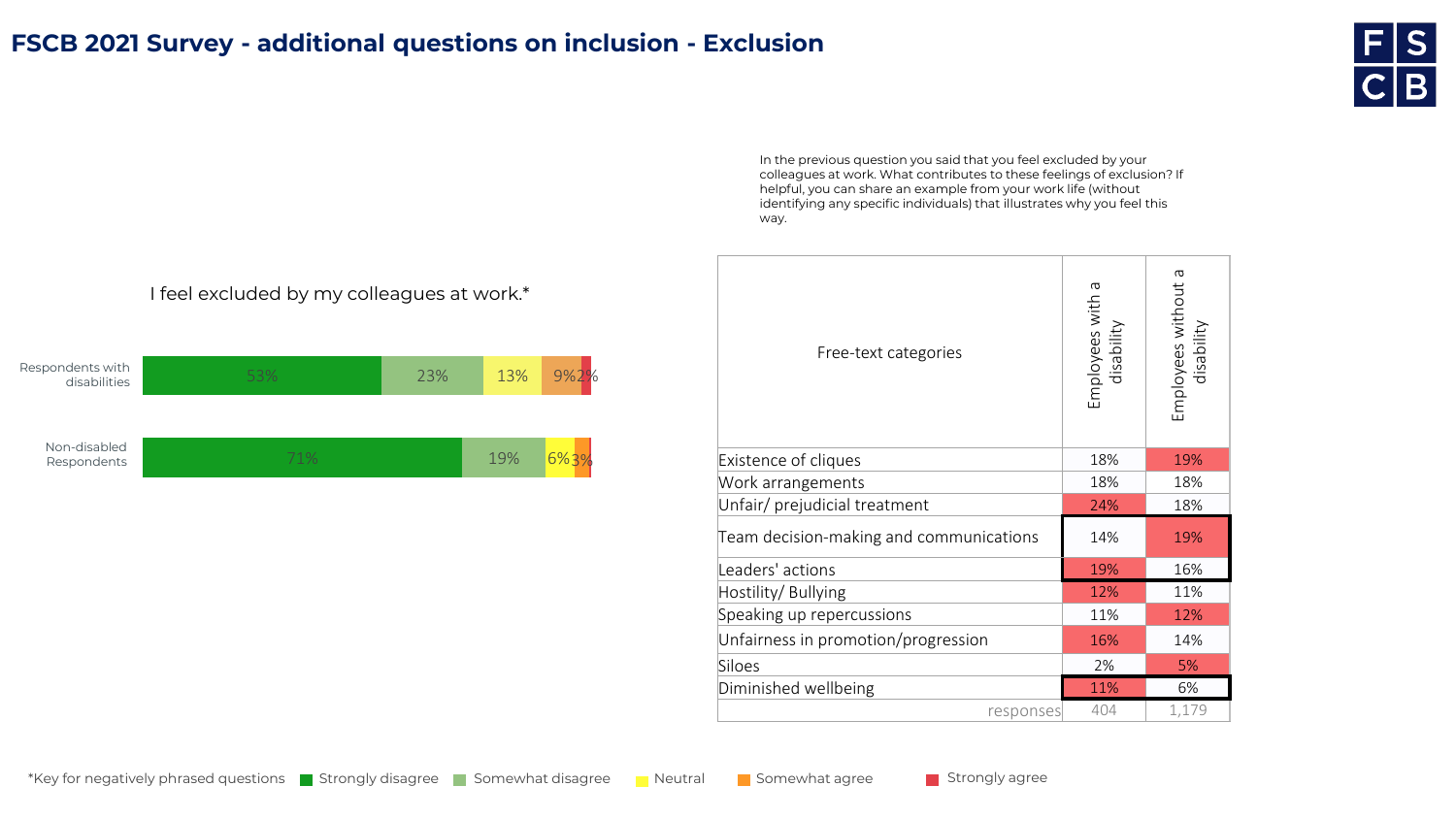#### **FSCB 2021 Survey - additional questions on new ways of working – all respondents**



Thinking about how your organisation has changed its ways of working in response to the pandemic; what change(s), if any, have had negative

Thinking about how your organisation has changed its ways of working in response to the pandemic; what change(s), if any, have had a <u>positive effect</u><br>  $P^2$ and should be continued or developed functions of  $\mathsf{P}$ 



No specific answer ESG/environmental impacts reduced Organisational decisions, guidelines, leadership Closer relationships with colleagues Can help customers better Good technology, digital equipment Quicker decisions, more productivity Better work life balance Flexibility

Working from home

29%

No negative consequences Customer support difficulties Concerns about office Communication/decision making struggles Blurred work-life boundaries Excessive pressure/workload Diminished socialising, mental wellbeing Inadequate systems/technology/training Tech-related fatigue Financial disatisfaction/ uncertainty Inadequate management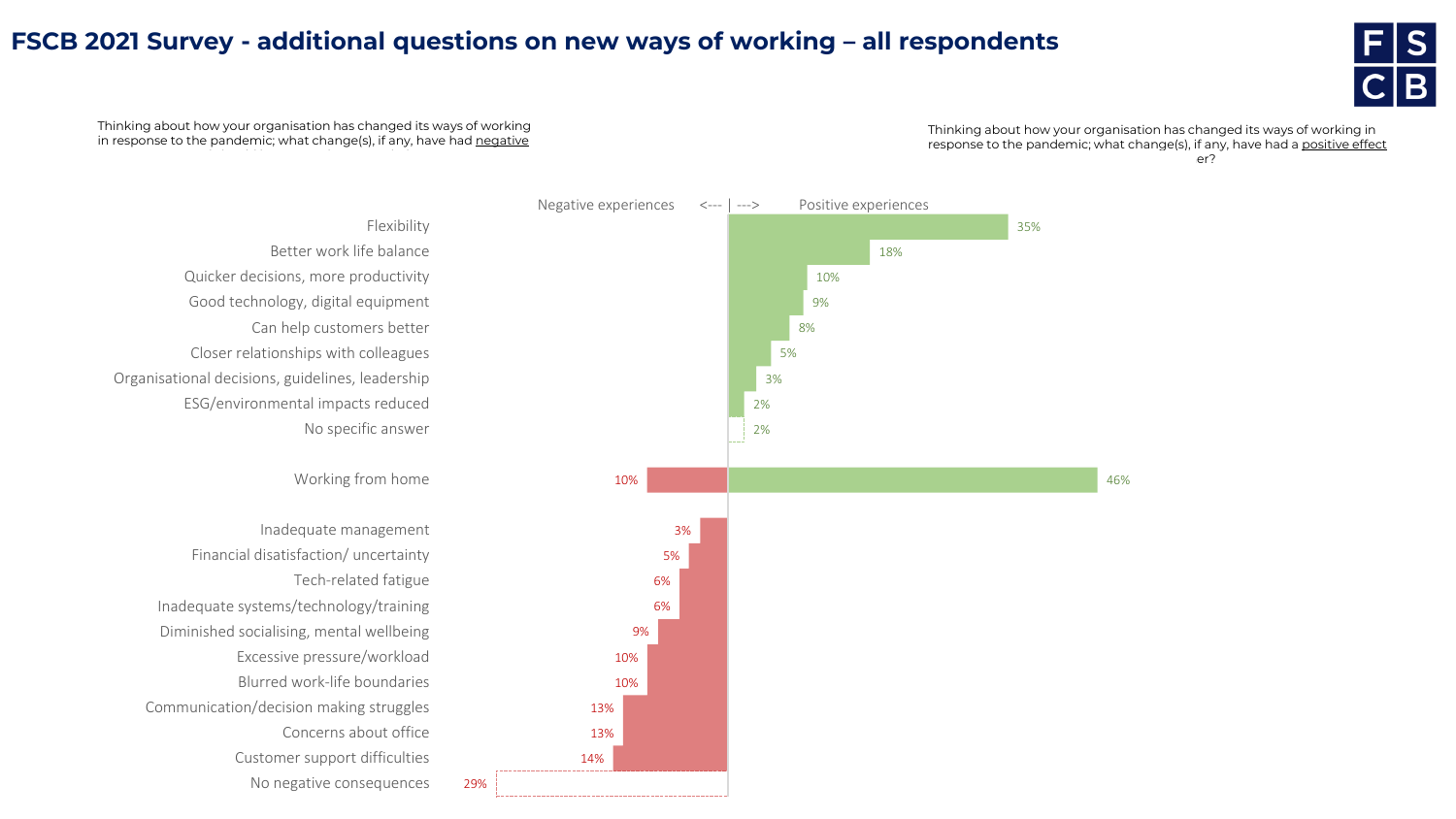

| Positive free-text categories                    |                             | Employees without a disability |
|--------------------------------------------------|-----------------------------|--------------------------------|
|                                                  | Employees with a disability |                                |
| Working from home                                | 51%                         | 45%                            |
| Flexibility                                      | 28%                         | 36%                            |
| Better work life balance                         | 18%                         | 18%                            |
| Closer relationships with colleagues             |                             | 5%                             |
| Quicker decisions, more productivity             | 8%                          | 10%                            |
| Good technology, digital equipment               | 9%                          | 10%                            |
| Can help customers better                        |                             | 8%                             |
| Organisational decisions, guidelines, leadership |                             | 3%                             |
| ESG/environmental impacts reduced                | 1%                          | 2%                             |
| No specific answer                               | 3%                          | 2%                             |
| responses                                        | 3,801                       | 34,928                         |

| Negative free-text categories            | Employees with a disability | Employees without a disability |
|------------------------------------------|-----------------------------|--------------------------------|
| No negative consequences                 | 25%                         | 30%                            |
| Customer support difficulties            | 16%                         | 14%                            |
| Communication/decision making struggles  | 14%                         | 13%                            |
| Diminished socialising, mental Wellbeing | 9%                          | 8%                             |
| Tech-related fatigue                     | 6%                          | 6%                             |
| Inadequate systems/technology/training   | 8%                          | 6%                             |
| Concerns about office                    | 14%                         | 13%                            |
| Working from home                        | 12%                         | 10%                            |
| Blurred work-life boundaries             | 10%                         | 10%                            |
| Excessive pressure/ workload             | 11%                         | 9%                             |
| Financial disatisfaction/ uncertainty    | 6%                          | 5%                             |
| Inadequate management                    | 5%                          | 3%                             |
| responses                                | 3,469                       | 31,279                         |